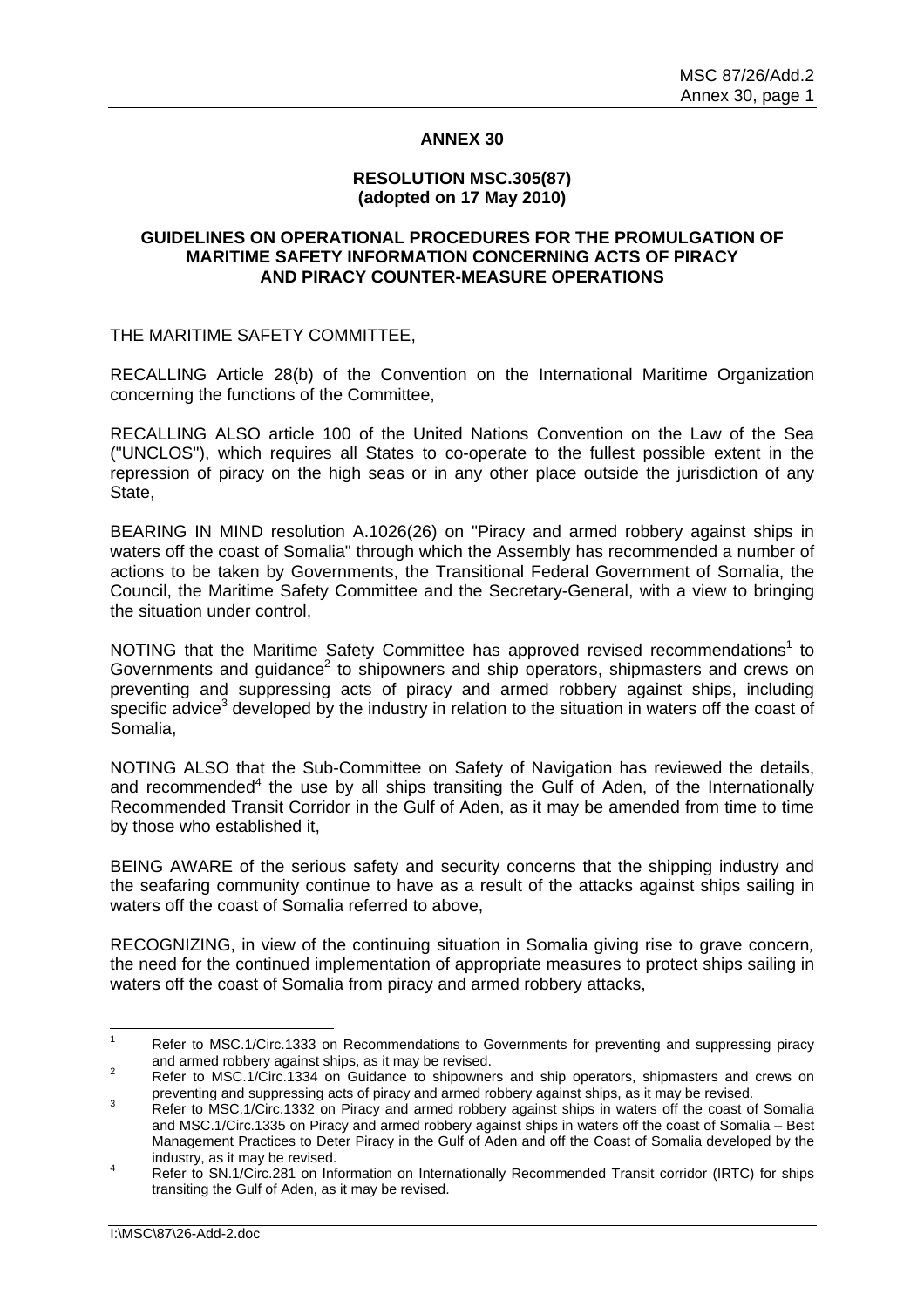HAVING CONSIDERED, at its eighty-seventh session, the proposed draft Guidelines on Operational Procedures for the promulgation of Maritime Safety Information concerning acts of Piracy and counter-Piracy operations,

1. ADOPTS the Guidelines on Operational Procedures for the promulgation of Maritime Safety Information concerning acts of Piracy and Piracy counter-measure operations, the text of which is set out in the Annex to the present resolution;

2. RESOLVES that the Guidelines be brought into use with immediate effect;

3. REQUESTS the Secretary-General to transmit copies of this resolution and the Annex to all Member Governments;

4. FURTHER REQUESTS the Secretary-General to transmit copies of this resolution and the Annex to the International Hydrographic Organization (IHO), the International Mobile Satellite Organization (IMSO), the Chairman of the IHO WWNWS Sub-Committee and naval and military forces currently engaged in official counter-piracy operations.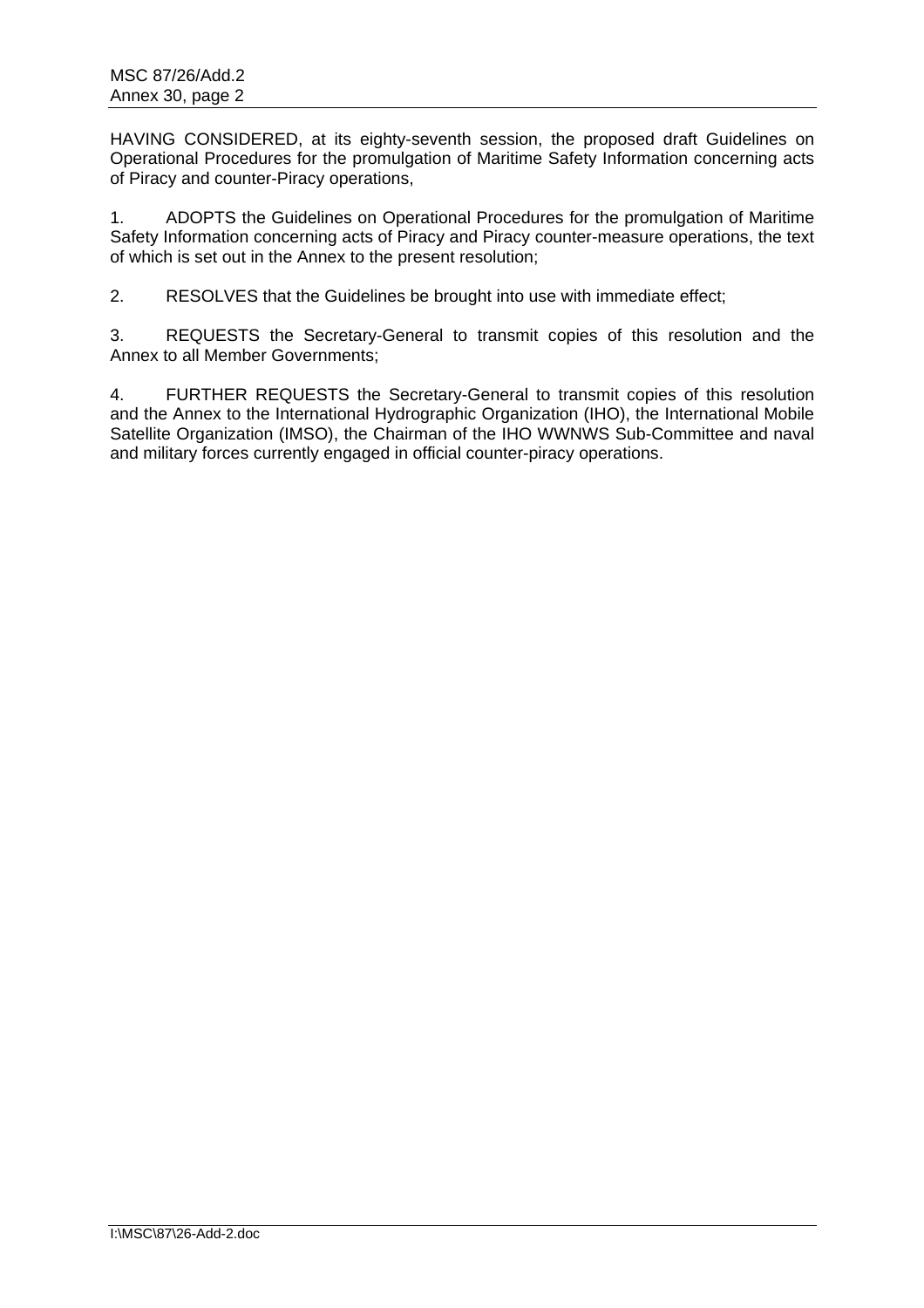## ANNEX

# **GUIDELINES ON OPERATIONAL PROCEDURES FOR THE PROMULGATION OF MARITIME SAFETY INFORMATION CONCERNING ACTS OF PIRACY AND PIRACY COUNTER-MEASURE OPERATIONS**

1 Maritime Safety Information (MSI) concerning acts of piracy and piracy counter-measure operations is broadcast through the World-Wide Navigational Warning Service (WWNWS) in accordance with the general guidance and requirements contained in MSC.1/Circ.1310: Revised Joint IMO/IHO/WMO Manual on Maritime Safety Information (Joint MSI Manual) and the International SafetyNET Manual. These operational procedures provide specific additional guidance for naval and military authorities involved in the gathering and interpretation of information on acts of piracy and piracy counter-measure operations, and NAVAREA or National Coordinators within the WWNWS who are responsible for originating the broadcasts.

2 A piracy attack warning should be broadcast as an "URGENT" NAVAREA or Coastal Warning immediately on receipt of the source information and at least at the next scheduled broadcast or for as long as the information remains valid.

3 Naval or military authorities wishing to provide information on acts of piracy and piracy counter-measure operations for broadcast under these procedures should nominate a Military Navigational Warning Coordinator (MNWC) for all matters related to the release and coordination of information for broadcast. Contact details for the MNWC should be notified to the IMO Secretariat (info@imo.org) and the IHO (info@ihb.mc), who will inform the chairman of the IHO World-Wide Navigational Warnings Service Sub-Committee (IHO WWNWS-SC).

As the single point of contact for the WWNWS in this regard, the Chairman of the IHO WWNWS-SC should nominate an alternative to act on his behalf in the event that he is not available at any time.

5 Draft messages concerning piracy and piracy counter-measures for input into the WWNWS should be routed through the MNWC to the Chairman of the IHO WWNWS-SC.

- 6 The Chairman of the IHO WWNWS-SC should:
	- .1 check messages for format in accordance with the Joint MSI Manual;
	- .2 liaise with MNWC if any changes are needed to the draft; and
	- .3 forward the approved text to the relevant NAVAREA or National Coordinator(s) for broadcast.

7 Personnel providing navigational warnings concerning acts of piracy and piracy counter-measure operations should have a working knowledge of:

- .1 SOLAS chapter IV and the GMDSS;
- .2 MSC.1/Circ.1310 and resolutions A.705(17) *Promulgation of Maritime Safety Information,* as amended, and A.706(17) *World Wide Navigational Warning Service*, as amended, including the use of standardized texts and message formats; and